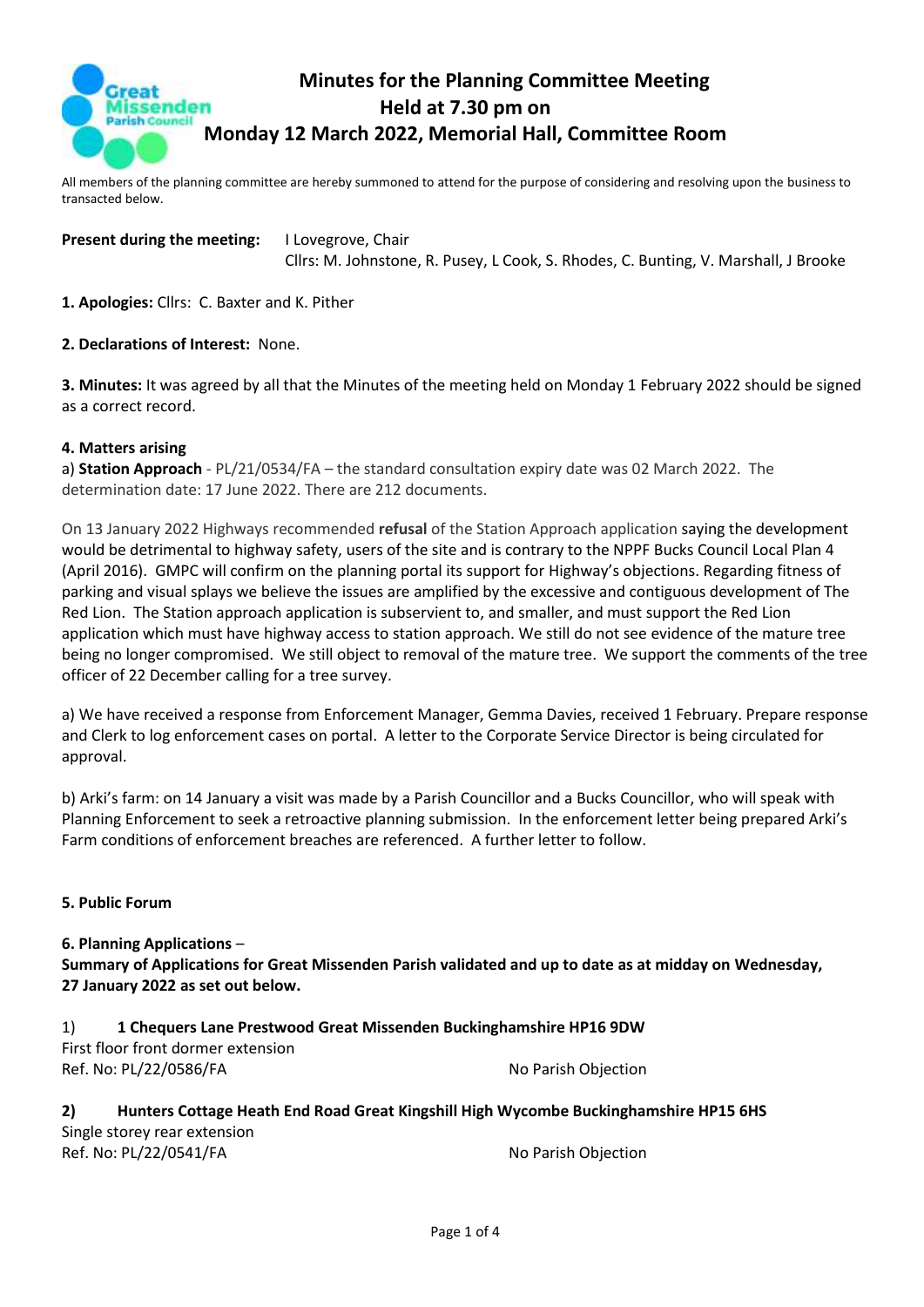## 3) **The Briars Marriotts Avenue South Heath Great Missenden Buckinghamshire HP16 9QL**

Ref. No: PL/22/0511/FA Parish Object The Parish object on basis of impact on street scene and green space loss and loss of amenity of the property frontage. The hard surface will impact surface water and drainage by loss of a natural surface for water drainage within the curtilage.

## 4) **41 Sixty Acres Road Prestwood Buckinghamshire HP16 0PE**

Single storey side extension, new roof at rear and an additional door at side elevation Ref. No: PL/22/0512/FA No Parish Objection

5) **White Gables 7 Sixty Acres Road Prestwood Buckinghamshire HP16 0PD**

Certificate of Lawfulness for proposed garage conversion to living space and addition of an external flue to the side elevation

Ref. No: PL/22/0525/SA No Parish Objection

Erection of a new detached garage

## 6) **Brockhurst Twitchell Road Great Missenden Buckinghamshire HP16 0BQ**

First floor front/side extension Ref. No: PL/22/0472/FA No Parish Objection

## 7) **6 Heath End Road Great Kingshill High Wycombe Buckinghamshire HP15 6HL**

Single storey rear extension following the demolition of an existing conservatory, alterations to ground floor rear window Ref. No: PL/22/0479/FA No Parish Objection

## 8) **2 Hughenden Place Great Kingshill Buckinghamshire HP15 6AZ**

Part conversion of existing garage into living space

Ref. No: PL/22/0461/FA Parish Object GMPC objects to the subject Application and would ask that the LA closely consider whether the vision splays and off street parking spaces are sufficient to allow safe vehicular ingress and egress in forward gear along with safe manoeuvring within the site. This should be considered in the context and location of the dwelling and amenity of neighbours and/or highway users. The NPPF para. 105 and 'Buckinghamshire Countywide Parking Guidance' September 2015 should be used as reference and guidance in this regard and not the 30 year old and now irrelevant TR16. GMPC thinks the Application will fail these tests because of inadequate parking. The property will end up with a single garage by the conversion of the existing garage. There are 5 new detached houses with 3 parking spaces each and the proposal for 2 Hughenden Place will max out the square footage of the new build, limit parking and the remaining amenity space.

## 9) **29 Lodge Lane Prestwood Buckinghamshire HP16 0SU**

Demolition of rear conservatory, single storey side and rear extensions Ref. No: PL/22/0458/FA No Parish Objection

#### 10) **Cottage Farm Aylesbury Road Great Missenden Buckinghamshire HP16 9LS** Listed Building Consent for maintenance and repairs to the stables Ref. No: PL/22/0445/HB No Parish Objection

## 11) **The Site Extends From The North Of Frith Hill To The South Of Leather Lane Between The Set Leather Lane Great Missenden Buckinghamshire**

In accordance with **Schedule 17** to the High Speed Rail (London - West Midlands) Act 2017, the nominated undertaker hereby requests approval of PLANS AND SPECIFICATIONS relating to Work No.s 2/14 (part of) and 2/19 authorised by the Act and comprising of the following detail: - South Heath Cutting (Part of) - Havenfield Wood,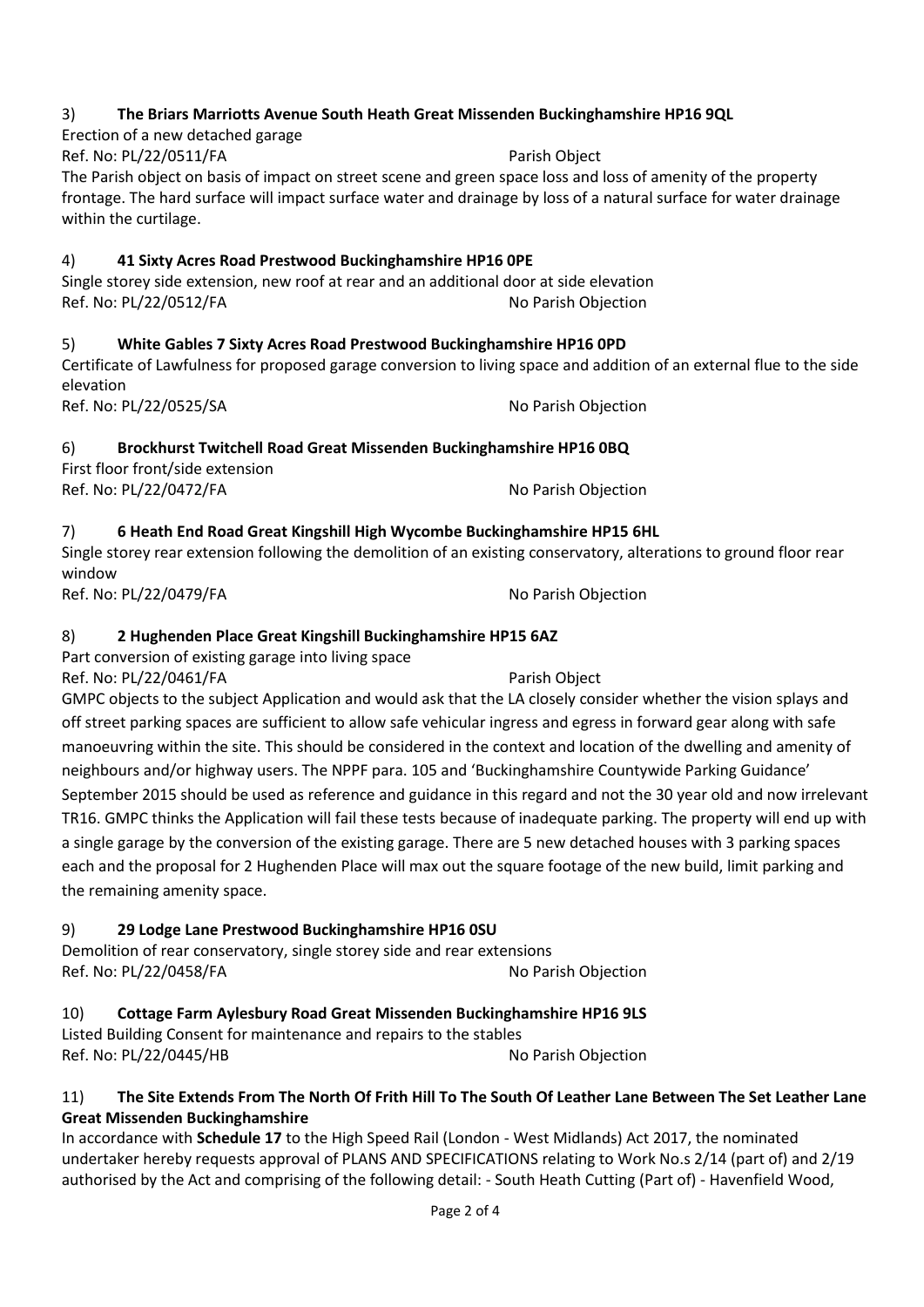Footpath GMI/2 Accommodation Overbridge - Footpath GMI/12 Overbridge - Earthworks associated with Havenfield Wood / Footpath GMI/2 - Accommodation Access and associated maintenance access track - Earthworks associated with GMI/2/1 footpath realignment - Earthworks associated with Chiltern Tunnel North Portal and - Compound and access track and realignment of footpath GMI/13/3 - (U&A 1964) - Noise Barrier - 4 No. Drainage ponds - Drainage Ditches - 2 No. Culverts (above ground elements only) o Havenfield Wood Drop Inlet Culvert o South Heath Culvert - Location of vehicle restraint barriers and - Location of the permanent (security) fencing.

Ref. No: PL/22/0430/HS2 Validated: Mon 07 Feb 2022 Date received by GMPC: 16 Feb 2022 Determination date: Mon 04 Apr 2022

For information circulation: no comments accepted on Bucks Planning portal. Please note, it does not include realignment of Leather Lane or the portal buildings at the north portal. It only includes EKFB submission for the South Heath cutting.

## 12) **Woodlands Kiln Road Prestwood Great Missenden Buckinghamshire HP16 9DG**

2 single storey rear extensions, first floor side extension, front porch, changes to fenestration and materials, formation of new vehicular access onto Over Hampden, extension of existing vehicular access onto Kiln Road and associated hardstanding

Ref. No: PL/22/0371/FA Parish Objection

The Parish object to: 1. Excessive hard scaling of the front curtilage; 2. on the basis of Health and Safety of road users, a lack of visual splays for drivers and hazardous ingress and egress which is too close to the footpath which is close to a school and heavily used by children and carers; 3. the application is harmful to the street scene and impugns the character of the area.

## 13) **Lion House Martinsend Lane Great Missenden Buckinghamshire HP16 9BH**

Erection of detached ancillary residential outbuilding

Ref. No: PL/22/0317/FA 1 Objection and Trees affected. Parish Objection The Parish wish to see protection of the Copper Beech Tree. A detached ancillary building of 93sq metres we perceive as very large in relation to the existing house and renders this proposal not ancillary. The Parish object to a separate residential building in the garden but could consider a smaller unit possibly acceptable. An Ancillary residential building would ideally be attached to the principal building, which would also serve to be less harm to

the natural environment.

GMPC does not object to the Application on the basis of the conversion of the existing building to an ancillary residential dwelling, or the new development of an ancillary residential dwelling, as the case may be, remains a part of the same 'planning unit' as the main, existing and original residential dwelling house and remains 'ancillary' thereto.

The ancillary primary living accommodation together with the existing dwellinghouse must still fall under the definition of a Class C3(a) dwellinghouse, as outlined in the Use Classes Order4 and therefore it must be occupied as a whole by:

*'a single person or family (a couple, whether married or not, a person related to one another with members of the family of one of the couple to be treated as members of the family of the other), an employer and certain domestic employees (such as an au pair, nanny, nurse, governess, servant, chauffeur, gardener, secretary and personal assistant), a carer and the person receiving the care and a foster parent and foster child.'*  And remain in compliance with all other criteria to remain 'ancillary' to the main dwelling.

# 14) **Hardwicke House Twitchell Road Great Missenden Buckinghamshire HP16 0BQ**

Single storey rear extension, external lift shaft to rear, replacement windows throughout, new porch canopy, new hardstanding, car parking and access to front

Ref. No: PL/22/0311/FA The Parish Council does not object but would support and reiterate Heritage comments and we ask that the design be modified to be more in keeping with